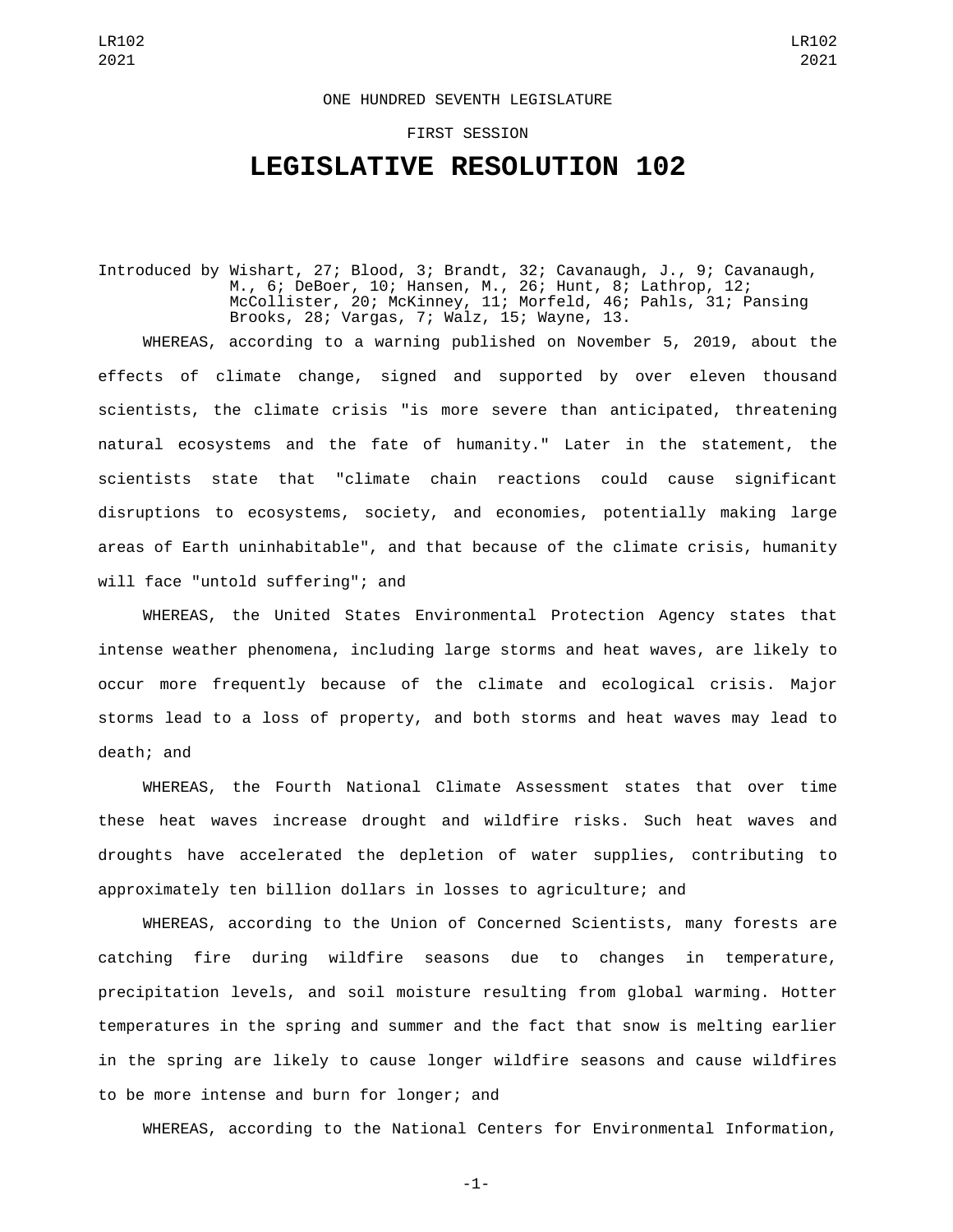which is part of the National Oceanic and Atmospheric Administration, there were eleven major wildfires between 2000 and 2017 in the United States of America. In that eighteen-year period, both the number of deaths and the financial damage caused by each wildfire dramatically increased. In the first wildfire of 2000, no one died, and the cost was 1.6 billion dollars. In the last wildfire of 2017, fifty-four people died, and the cost was 18.7 billion dollars; and

WHEREAS, due to warmer land temperatures in northern latitudes, more warm air is being pushed north, which is disrupting the polar vortex. Because of this, arctic air is sometimes pushed further south than normal, causing cold snaps. In February of 2021, many Midwestern and Southern states experienced a cold snap with record low temperatures that led to millions of individuals losing electricity, millions of dollars in damages, and at least 58 deaths; and

WHEREAS, in analyzing the Great Plains, a 2014 report by the University of Nebraska Lincoln states, "The region frequently experiences a wide range of weather and climate hazards such as tornadoes, droughts, floods, and other severe weather events that result in significant economic losses and stresses to a fragile ecosystem. Climate change will further exacerbate those stresses and increase economic losses in the future.". The report also predicts that Nebraska will experience between thirteen and twenty-five more 100-degree days per year in coming years; and

WHEREAS, the Fourth National Climate Assessment also states that flooding might increase across the United States of America, including in areas where precipitation is expected to decrease. All flood types, including flash floods, urban flooding, river flooding, and coastal flooding, are, to different degrees, affected by the climate. Therefore, the risks from future floods are major; and

WHEREAS, according to the National Oceanic and Atmospheric Administration, sea levels are rising at a rate of about one-eighth of an inch per year. The two major causes of rising global sea levels are oceanic expansions due to the warming of oceans and increased melting of glaciers and ice sheets. The oceans

-2-